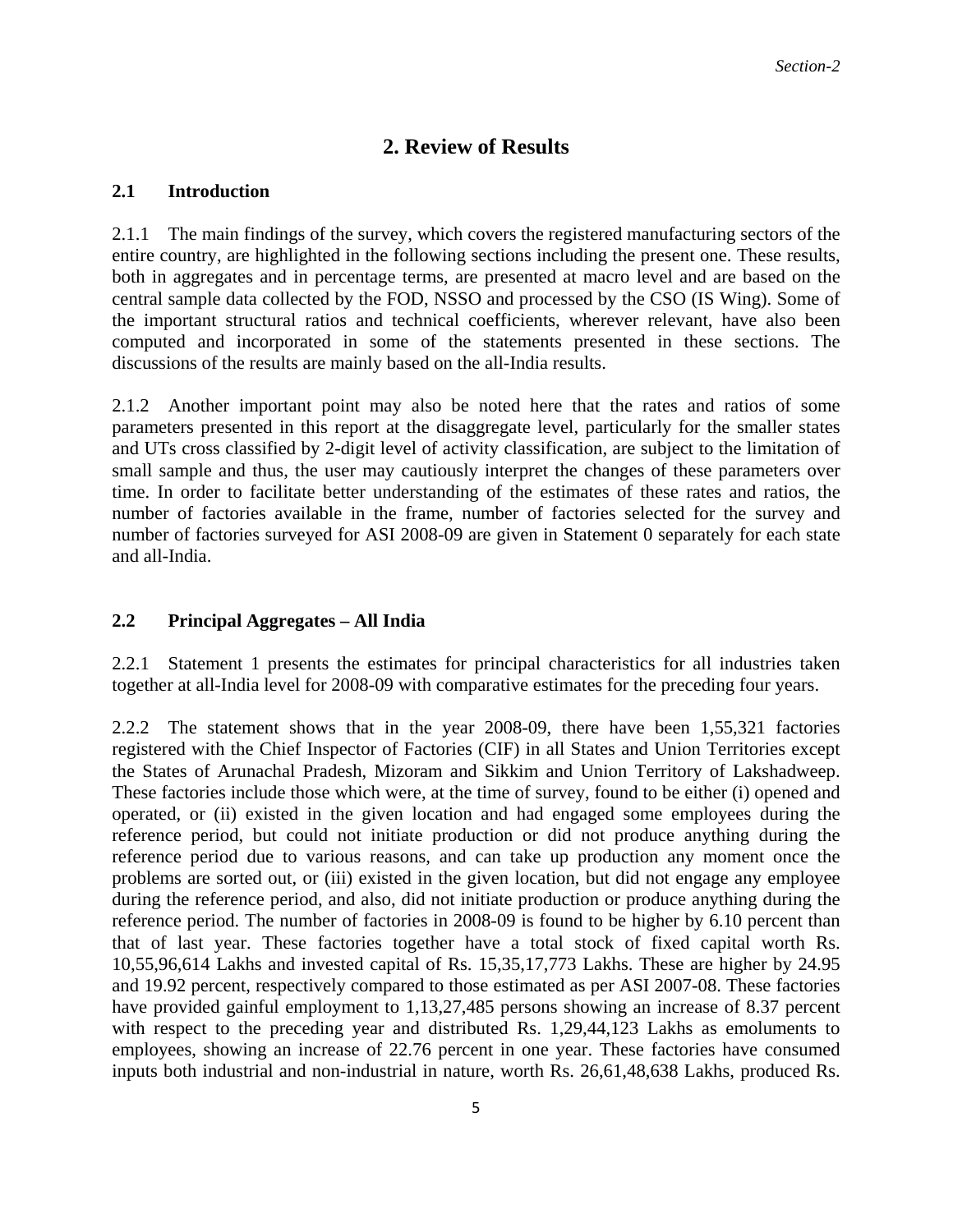32,72,79,786 Lakhs, worth of goods and services valued at ex-factory prices and contributed by the way of net value added by organized manufacturing sector Rs. 5,27,76,558 Lakhs to the national income. These are found to be higher by 19.73, 17.91 and 9.59 percent, respectively compared to those estimated as per previous ASI.

## **2.3 Structural Ratios and Technical Coefficients**

2.3.1 A few structural ratios and technical coefficients derived from the macro level estimates of principal characteristics for the current and the preceding four years have been given in Statement 2. It may be noted that the measuring changes in ratios over time are subject to certain limitations. Some of these ratios - particularly value based characteristics - are not strictly comparable over time due to the changes in prices of commodities from year to year. Two new structural ratios viz. output per worker and net value added per worker and a new technical coefficient viz. fuel consumed to output, perceived as an indicator of energy efficiency of an industry has been newly introduced in Statement 2.

2.3.2 Statement 2 reveals that the average size of the factory, measured in terms of value based characteristics, namely, fixed capital, gross output and net value added by manufacture have maintained a steady upward trend over years. As stated in the preceding paragraph, the increase in the value-based characteristics may be the combined result of the increase in physical output as well as increase in prices. The survey results revealed that in 2008-09, a factory with an average investment of Rs. 680 Lakhs in fixed capital have provided gainful employment to 73 persons, produced goods and services at ex-factory prices worth Rs. 2,107 Lakhs and contributed by way of net value added by manufacture Rs. 340 Lakhs to the national income. However, taking an employee as a unit of measurement, the survey revealed that an employee in the organized manufacturing sector during 2008-09 has, on an average, worked with a fixed capital stock of Rs. 9,32,216, gave an output of Rs. 28,89,254 and contributed to the national income by way of net value added by manufacture Rs. 4,65,916. The corresponding averages in the preceding year are, respectively, Rs. 8,08,453, Rs. 26,55,537 and Rs. 4,58,282. The average emoluments drawn by an employee was Rs. 1,14,272 during 2008-09 and average wages given to a worker was Rs. 68,103 during the same period.

2.3.3 The capital output ratio which provides a measure of the capital required to produce one unit of net output (i.e. net value added) has increased to 2.0 in 2008-09 from 1.76 in 2007-08. The capital required to produce one unit of gross output has also increased from 0.30 in 2007-08 to 0.32 in 2008-09. The level of efficiency, measured by the ratio of the net value added to gross output has been 0.16 in 2008-09 against 0.17 as observed in 2007-08. The share of labour in net value added, measured by the ratio of emoluments to the net value added has increased from 0.22 in 2007-08 to 0.25 in 2008-09. Fuel consumed to produce one unit of output has remained same (0.05) over the period of five years at least at the macro level.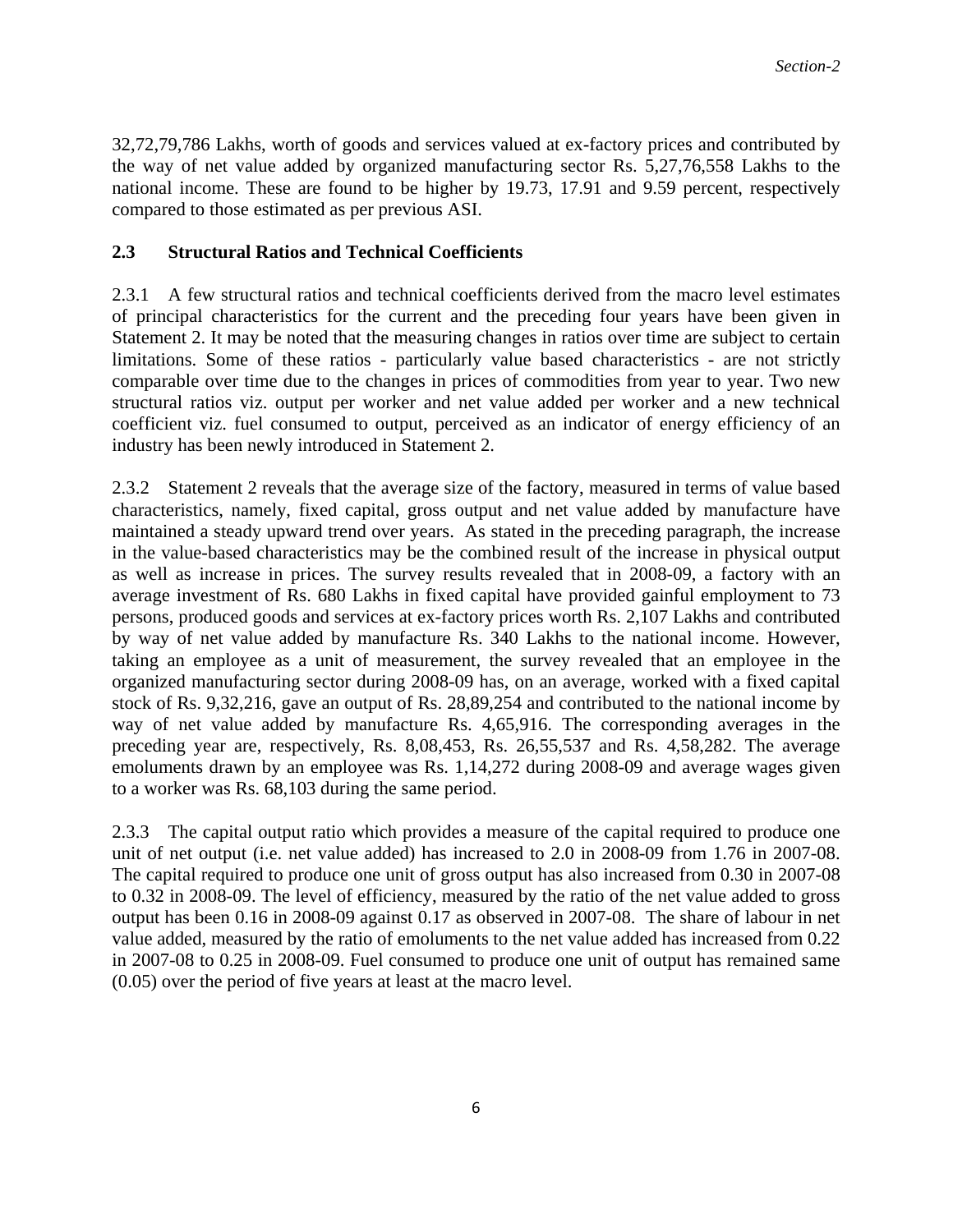

#### **Figure 1: Number of workers and total persons engaged during 2004-05 to 2008-09**

Figure 1 is showing the number of workers and total persons engaged during 2004-05 to 2008- 09. The above figure is showing an upward trend of both workers and total persons engaged. However, the total persons engaged are slightly steeper than the workers. It implies that the number of auxiliary employees, managerial staff, etc. that are not directly linked with the production, is increasing over time in comparison to the employment directly linked to the production process.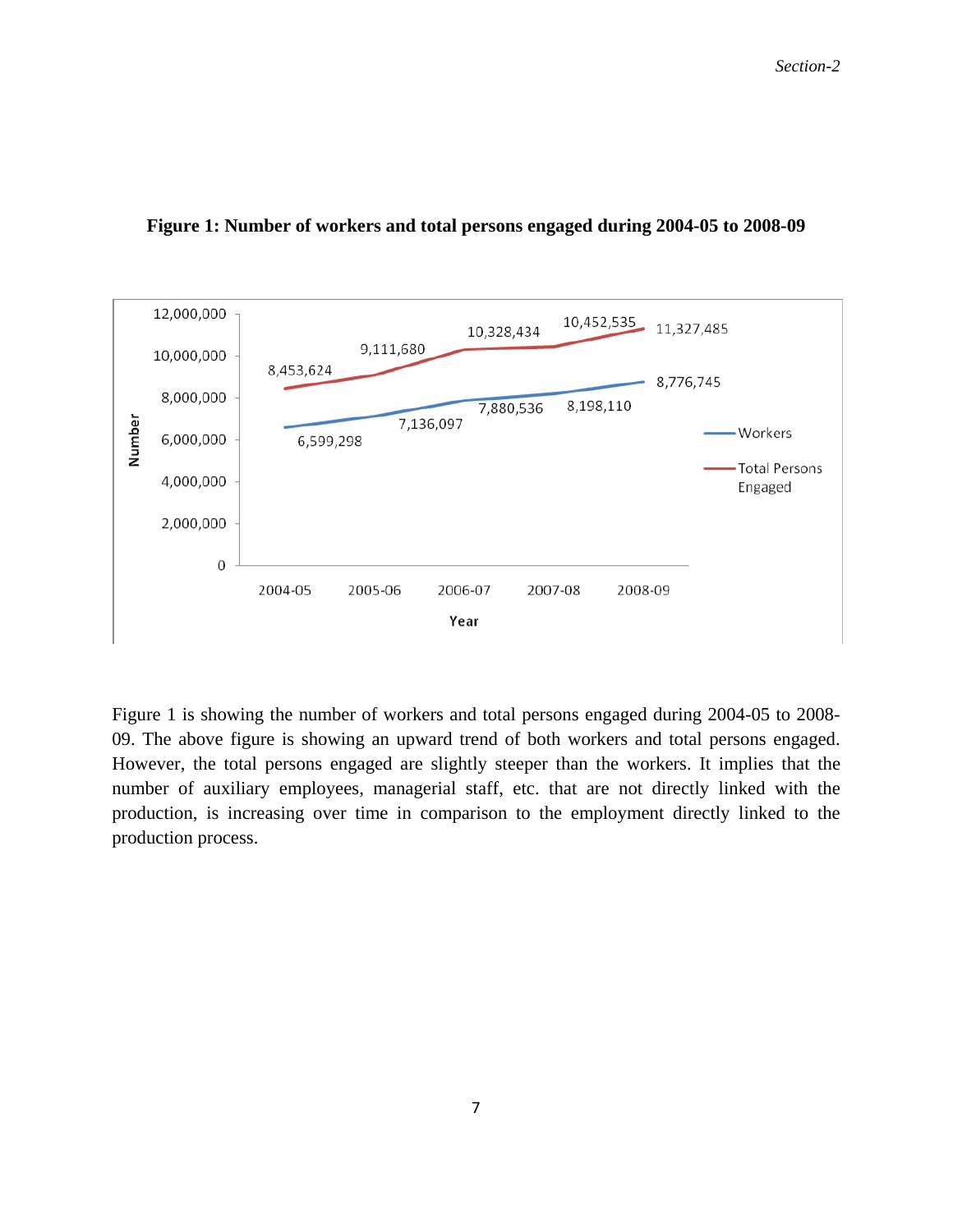

**Figure 2: Technical coefficients during 2004-05 to 2008-09** 

Figure 2 presents some technical coefficients during 2004-05 to 2008-09. Here, the technical coefficients are estimated on the basis of NVA to output, output to input and emoluments to NVA. From the above figure, it is found that output to input ratio that indicates the industrial efficiency has remained static over past few years. The other two coefficients viz. NVA to output and emoluments to NVA have also remained stable over the last five years.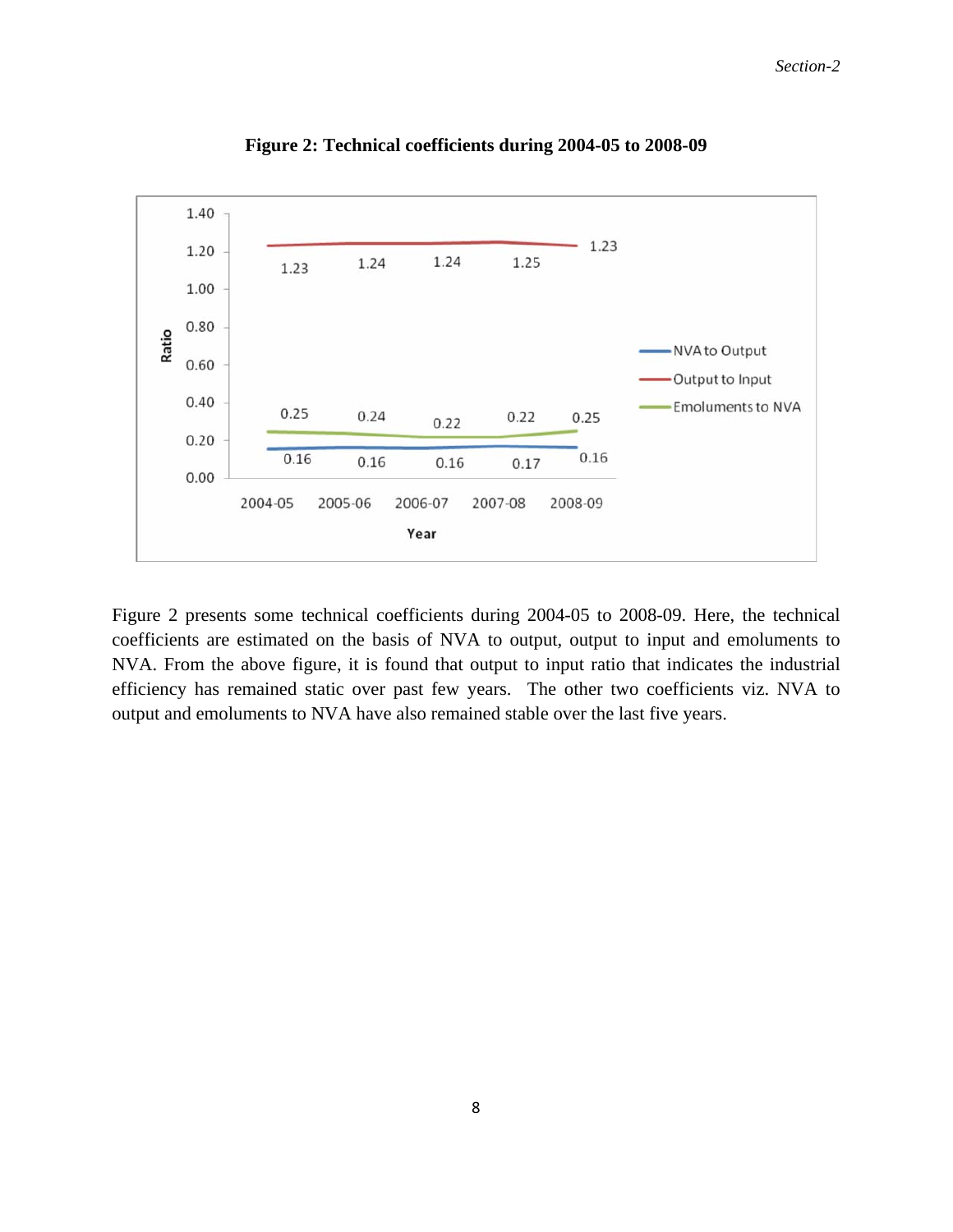| State/UT             | <b>No. of factories</b> |          |          |  |  |  |  |
|----------------------|-------------------------|----------|----------|--|--|--|--|
|                      | In frame                | selected | surveyed |  |  |  |  |
| Jammu &              |                         |          |          |  |  |  |  |
| Kashmir              | 784                     | 392      | 387      |  |  |  |  |
| Himachal<br>Pradesh  |                         |          | 746      |  |  |  |  |
|                      | 1852                    | 883      |          |  |  |  |  |
| Punjab               | 13228                   | 2935     | 2790     |  |  |  |  |
| Chandigarh           | 339                     | 184      | 184      |  |  |  |  |
| Uttarakhand          | 2066                    | 874      | 844      |  |  |  |  |
| Haryana              | 6123                    | 2191     | 2184     |  |  |  |  |
| Delhi                | 4096                    | 1316     | 1284     |  |  |  |  |
| Rajasthan            | 7679                    | 1858     | 1839     |  |  |  |  |
| <b>Uttar Pradesh</b> | 13733                   | 3839     | 3694     |  |  |  |  |
| <b>Bihar</b>         | 2273                    | 598      | 585      |  |  |  |  |
| Nagaland             | 110                     | 110      | 104      |  |  |  |  |
| Manipur              | 90                      | 90       | 87       |  |  |  |  |
| Mizoram              | 412                     | 412      | 412      |  |  |  |  |
| Tripura              | 98                      | 98       | 97       |  |  |  |  |
| Assam                | 2528                    | 867      | 829      |  |  |  |  |
| West Bengal          | 7629                    | 2250     | 2183     |  |  |  |  |
| Jharkhand            | 2270                    | 777      | 633      |  |  |  |  |
| Odisha               | 2358                    | 719      | 689      |  |  |  |  |
| Chattisgarh          | 2316                    | 757      | 746      |  |  |  |  |
| Madhya Pradesh       | 4037                    | 1430     | 1365     |  |  |  |  |
| Gujarat              | 20417                   | 5237     | 5126     |  |  |  |  |
| Daman&Diu            | 1999                    | 639      | 624      |  |  |  |  |
| D&N Haveli           | 1486                    | 525      | 490      |  |  |  |  |
| Maharashtra          | 26181                   | 7417     | 5791     |  |  |  |  |
| Andhra Pradesh       | 24295                   | 5134     | 5107     |  |  |  |  |
| Karnataka            | 10712                   | 3424     | 3344     |  |  |  |  |
| Goa                  | 610                     | 386      | 375      |  |  |  |  |
| Kerala               | 6796                    | 2208     | 1740     |  |  |  |  |
| Tamilnadu            | 35360                   | 10252    | 8095     |  |  |  |  |
| Puducherry           | 864                     | 472      | 464      |  |  |  |  |
| A&N Islands          | 26                      | 26       | 26       |  |  |  |  |
| All India            | 202767                  | 58300    | 52864    |  |  |  |  |

 **Statement 0: Number of factories in the frame, selected for survey and actually surveyed in ASI 2008-09**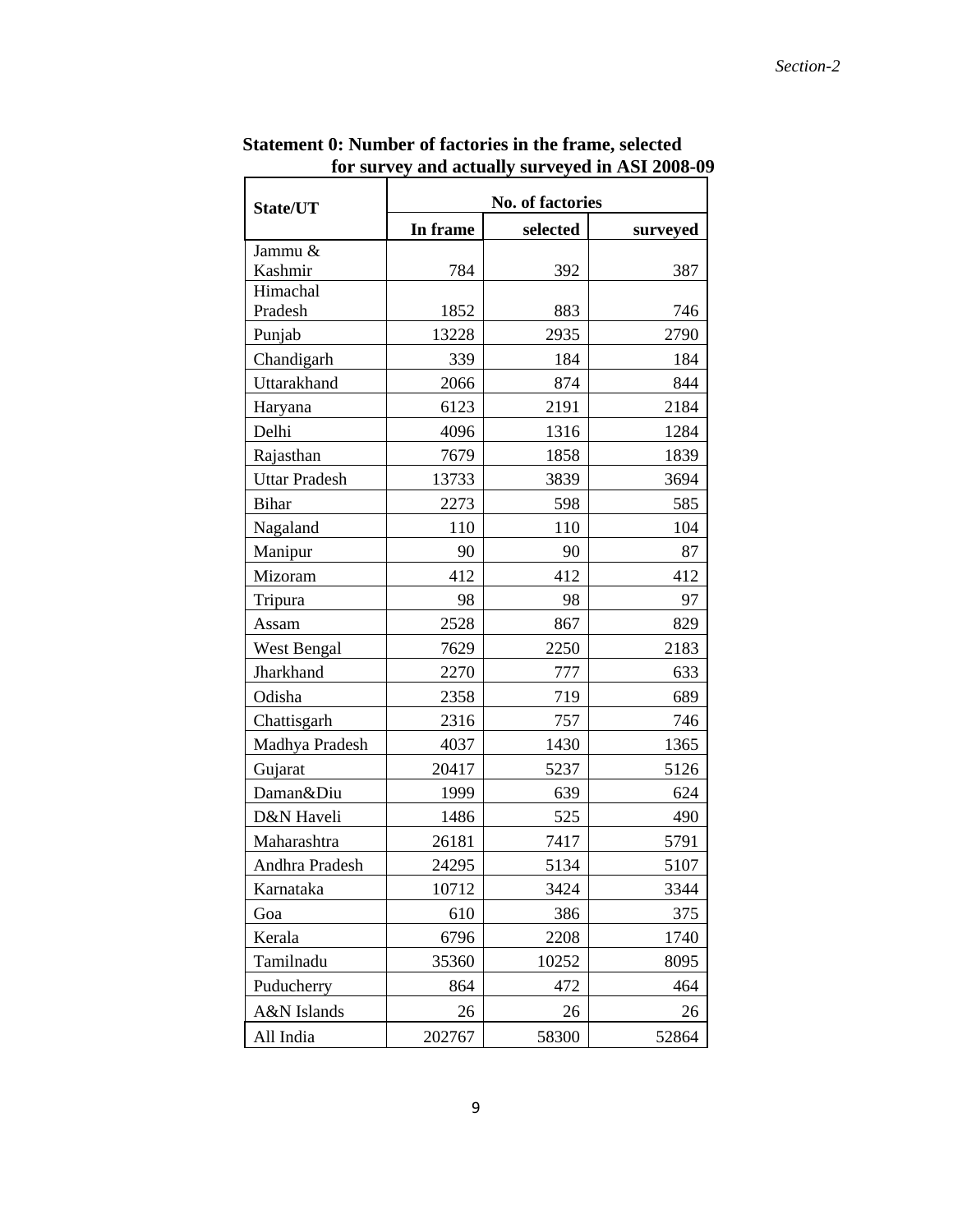| <b>Characteristics</b>       | Unit     | <b>ASI Year</b> |             |             |             | <b>Percentage Growth</b> |              |              |              |              |
|------------------------------|----------|-----------------|-------------|-------------|-------------|--------------------------|--------------|--------------|--------------|--------------|
|                              |          | 2004-05         | 2005-06     | 2006-07     | 2007-08     | 2008-09                  | 2005-06 over | 2006-07 over | 2007-08 over | 2008-09 over |
|                              |          |                 |             |             |             |                          | 2004-05      | 2005-06      | 2006-07      | 2007-08      |
| Factories                    | Number   | 136,353         | 140,160     | 144,710     | 146,385     | 155,321                  | 2.79         | 3.25         | 1.16         | 6.10         |
| <b>Fixed Capital</b>         | Rs Lakhs | 51,306,925      | 60,694,028  | 71,513,139  | 84,513,209  | 105,596,614              | 18.30        | 17.83        | 18.18        | 24.95        |
| <b>Invested Capital</b>      | Rs Lakhs | 75,941,770      | 90,157,861  | 107,150,382 | 128,012,553 | 153,517,773              | 18.72        | 18.85        | 19.47        | 19.92        |
| Workers                      | Number   | 6,599,298       | 7,136,097   | 7,880,536   | 8,198,110   | 8,776,745                | 8.13         | 10.43        | 4.03         | 7.06         |
| <b>Total Persons Engaged</b> | Number   | 8,453,624       | 9,111,680   | 10,328,434  | 10,452,535  | 11,327,485               | 7.78         | 13.35        | 1.20         | 8.37         |
| Wages to Worker              | Rs Lakhs | 3,363,505       | 3,766,366   | 4,429,135   | 5,103,023   | 5,977,184                | 11.98        | 17.60        | 15.21        | 17.13        |
| <b>Total Emoluments</b>      | Rs Lakhs | 6,440,594       | 7,400,820   | 8,875,099   | 10,544,284  | 12,944,123               | 14.91        | 19.92        | 18.81        | 22.76        |
| Input                        | Rs Lakhs | 136,294,133     | 154,365,843 | 194,836,758 | 222,295,282 | 266,148,638              | 13.26        | 26.22        | 14.09        | 19.73        |
| Output                       | Rs Lakhs | 167,256,142     | 190,835,548 | 240,854,764 | 277,570,904 | 327,279,786              | 14.10        | 26.21        | 15.24        | 17.91        |
| <b>GVA</b>                   | Rs Lakhs | 30,962,009      | 36,469,705  | 46,018,006  | 55,275,622  | 61,131,148               | 17.79        | 26.18        | 20.12        | 10.59        |
| Depreciation                 | Rs Lakhs | 4,971,324       | 5,283,286   | 6,445,480   | 7,116,354   | 8,354,590                | 6.28         | 22.00        | 10.41        | 17.40        |
| <b>NVA</b>                   | Rs Lakhs | 25,990,686      | 31,186,419  | 39,572,526  | 48,159,268  | 52,776,558               | 19.99        | 26.89        | 21.70        | 9.59         |
| <b>Rent Paid</b>             | Rs Lakhs | 453,845         | 529,948     | 640,399     | 750,549     | 975,778                  | 16.77        | 20.84        | 17.20        | 30.01        |
| <b>Interest Paid</b>         | Rs Lakhs | 3,245,360       | 3,339,801   | 4,131,128   | 5,148,688   | 6,868,048                | 2.91         | 23.69        | 24.63        | 33.39        |
| Income                       | Rs Lakhs | 22,291,481      | 27,316,670  | 34,800,999  | 42,260,031  | 44,932,732               | 22.54        | 27.40        | 21.43        | 6.32         |